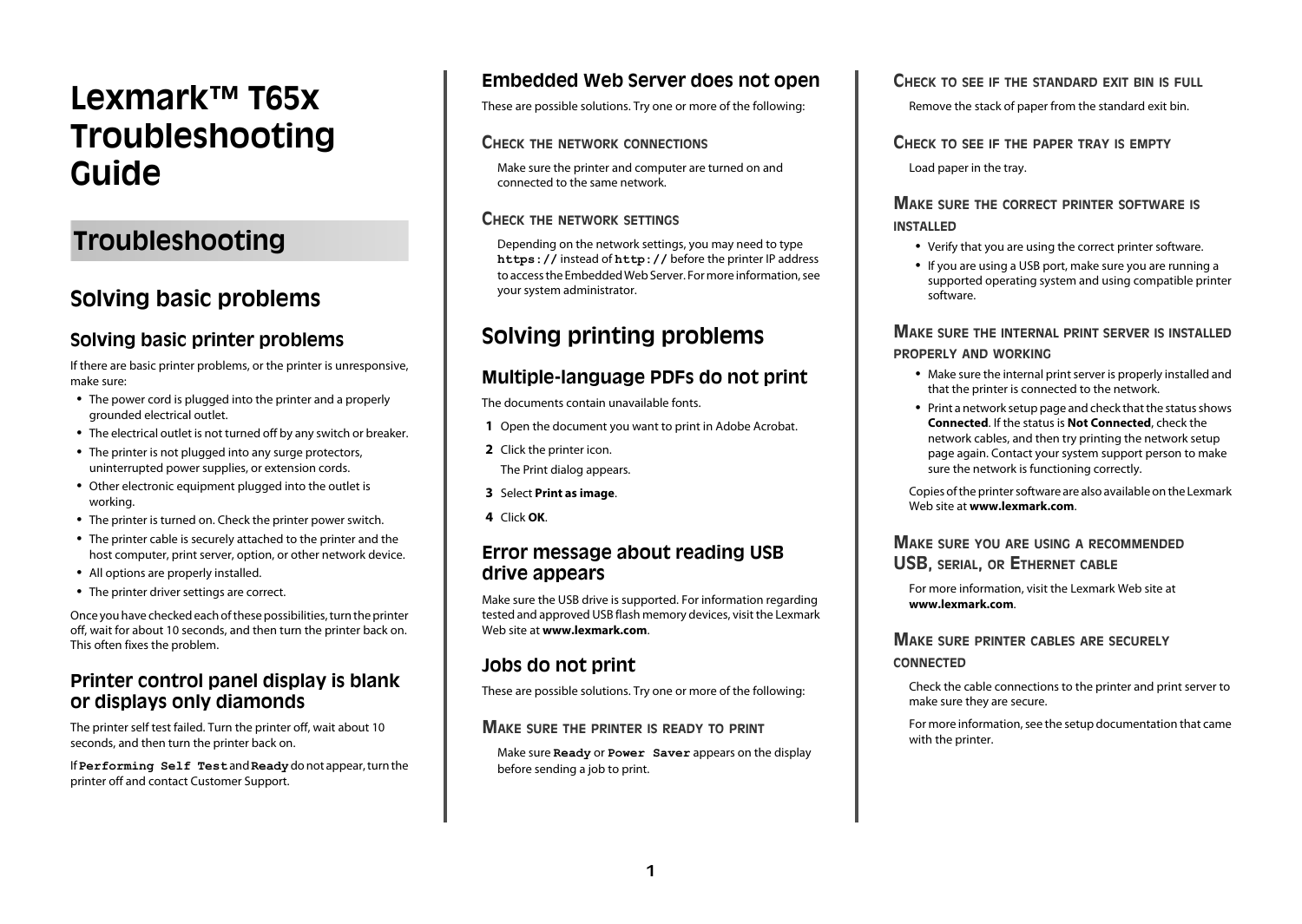# **Confidential and other held jobs do not print**

These are possible solutions. Try one or more of the following:

#### **PARTIAL JOB, NO JOB, OR BLANK PAGES PRINT**

The print job may contain a formatting error or invalid data.

- **•** Delete the print job, and then print it again.
- **•** For PDF documents, recreate the PDF and then print it again.

#### **MAKE SURE THE PRINTER HAS SUFFICIENT MEMORY**

Free up additional printer memory by scrolling through the list of held jobs and deleting some of them.

### **Job takes longer than expected to print**

These are possible solutions. Try one or more of the following:

#### **REDUCE THE COMPLEXITY OF THE PRINT JOB**

Eliminate the number and size of fonts, the number and complexity of images, and the number of pages in the job.

## **CHANGE THE PAGE PROTECT SETTING TO OFF**

**1** From the printer control panel, press ...

- **2** Press the arrow buttons until **Settings** appears, and then press  $\sqrt{\ }$ .
- **3** Press the arrow buttons until **V** Setup Menu appears, and then press  $\mathcal{V}$ .

**4** Press the arrow buttons until **V** Print Recovery appears, and then press  $\sqrt{2}$ .

- **5** Press the arrow buttons until **V** Page Protect appears, and then press  $\sqrt{\phantom{a}}$
- **6** Press the arrow buttons until **Off** appears, and then  $pres \, | \sqrt{\ } |$

# **Job prints from the wrong tray or on the wrong paper**

#### **CHECK THE PAPER TYPE SETTING**

Make sure the paper type setting matches the paper loaded in the tray:

- **1** From the printer control panel, check the Paper Type setting from the Paper menu.
- **2** Before sending the job to print, specify the correct type setting:
	- **•** For Windows users, specify the type from Print Properties.
	- **•** For Macintosh users, specify the type from the Print dialog.

# **Incorrect characters print**

#### **MAKE SURE THE PRINTER IS NOT IN HEX TRACE MODE**

If **Ready Hex** appears on the display, then you must exit Hex Trace mode before you can print your job. Turn the printer off and back on to exit Hex Trace mode.

# **Tray linking does not work**

These are possible solutions. Try one or more of the following:

#### **LOAD THE SAME SIZE AND TYPE OF PAPER**

- **•** Load the same size and type of paper in each tray to be linked.
- **•** Move the paper guides to the correct positions for the paper size loaded in each tray.

# **USE THE SAME PAPER SIZE AND PAPER TYPE**

#### **SETTINGS**

- **•** Print a menu settings page and compare the settings for each tray.
- **•** If necessary, adjust the settings from the Paper Size/Type menu.

**Note:** The multipurpose feeder does not automatically sense the paper size. You must set the size from the Paper Size/Type menu.

# **Large jobs do not collate**

These are possible solutions. Try one or more of the following:

# **MAKE SURE COLLATE IS SET TO O<sup>N</sup>**

From the Finishing menu or Print Properties, set Collate to On.

**Note:** Setting Collate to Off in the software overrides the setting in the Finishing menu.

#### **REDUCE THE COMPLEXITY OF THE PRINT JOB**

Reduce the complexity of the print job by eliminating the number and size of fonts, the number and complexity of images, and the number of pages in the job.

#### **MAKE SURE THE PRINTER HAS ENOUGH MEMORY**

Add printer memory or an optional hard disk.

# **Unexpected page breaks occur**

Increase the Print Timeout value:

**1** From the printer control panel, press ...

- **2** Press the arrow buttons until **Settings** appears, and then press  $\sqrt{\sqrt{2}}$
- **3** Press the arrow buttons until **V Setup Menu** appears, and then press  $\sqrt{\sqrt{2}}$
- **4** Press the arrow buttons until  $\sqrt{\frac{1}{T}}$  **Timeouts** appears, and then press  $\sqrt{\ }$ .
- **5** Press the arrow buttons until **V** Print Timeout appears, and then press  $\sqrt{\phantom{a}}$ .
- **6** Press the arrow buttons until the value you want appears, and then press  $\sqrt{\phantom{a}}$ .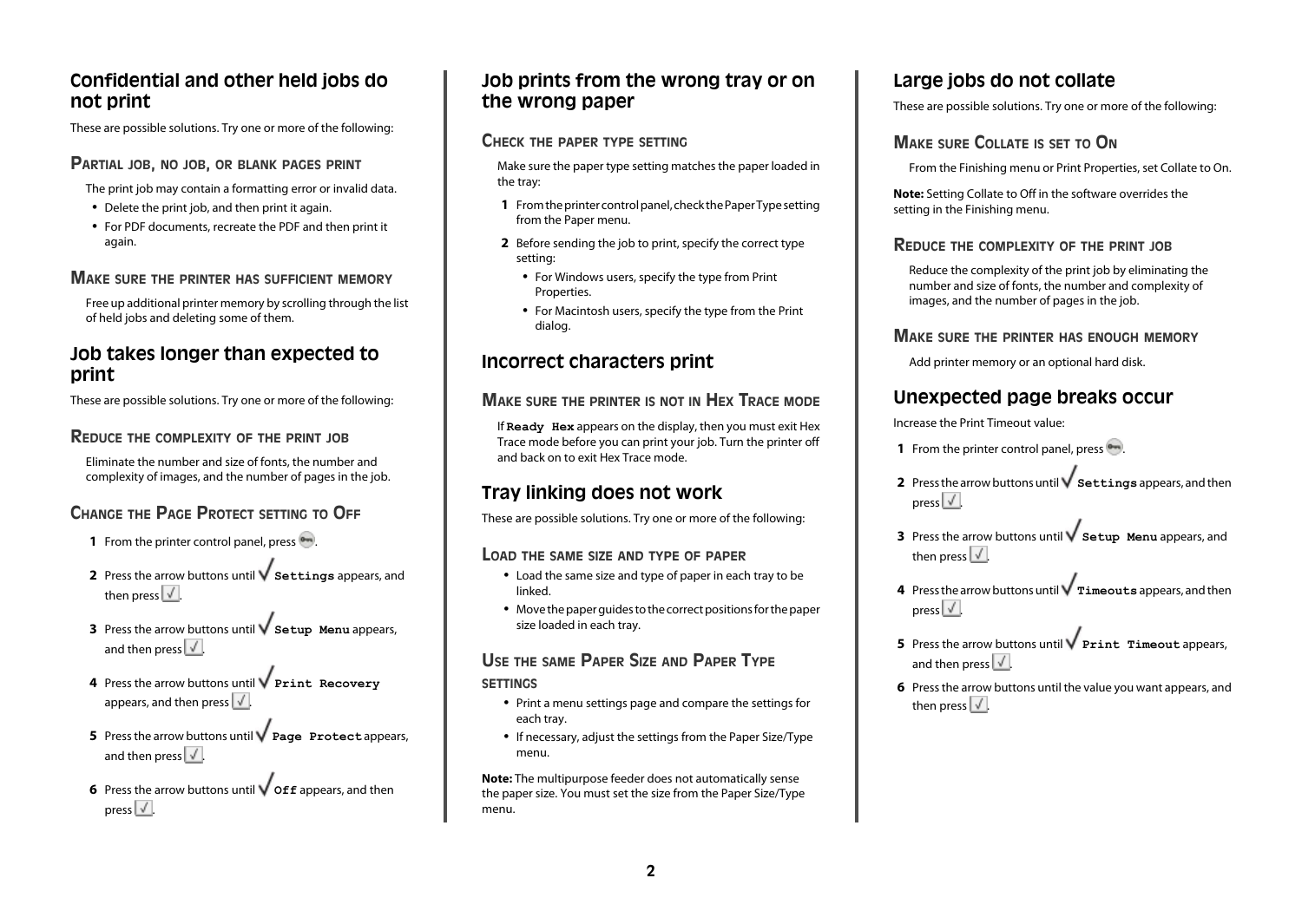# **Solving option problems**

Settings chosen from the software program or application can change or override settings chosen from the printer control panel. If an option is not functioning, then make sure it is selected in the software as well as the printer control panel.

# **Option does not operate correctly or quits after it is installed**

These are possible solutions. Try one or more of the following:

#### **RESET THE PRINTER**

Turn the printer off, wait about 10 seconds, and then turn the printer on.

#### **CHECK TO SEE IF THE OPTION IS CONNECTED TO THE PRINTER**

- **1** Turn the printer off.
- **2** Unplug the power cord from the wall outlet.
- **3** Check the connection between the option and the printer.
- **4** Connect the power cord to a properly grounded wall outlet.

#### **MAKE SURE THE OPTION IS INSTALLED CORRECTLY**

Print a menu settings page and check to see if the option is listed in the Installed Options list. If the option is not listed, then reinstall it. For more information, see the hardware setup documentation that came with the option.

#### **MAKE SURE THE OPTION IS SELECTED**

From the computer you are printing from, select the option. For more information, see the *User's Guide*.

## **Paper trays**

These are possible solutions. Try one or more of the following:

#### **MAKE SURE THE PAPER IS LOADED CORRECTLY**

- **1** Open the paper tray.
- **2** Check for paper jams or misfeeds.
- **3** Make sure paper guides are aligned against the edges of the paper.
- **4** Make sure the paper tray closes properly.

#### **RESET THE PRINTER**

Turn the printer off, wait about 10 seconds, and then turn the printer on.

#### **MAKE SURE THE PAPER TRAY IS INSTALLED CORRECTLY**

If the paper tray is listed on the menu settings page, but paper jams when it enters or exits the tray, then it may not be properly installed. Reinstall the paper tray. For more information, see the hardware setup documentation that came with the paper tray, or go to **[www.lexmark.com/publications](http://www.lexmark.com/publications)** to view the paper tray instruction sheet.

# **2000-sheet tray**

These are possible solutions. Try one or more of the following:

#### **THE ELEVATOR TRAY IS NOT WORKING PROPERLY**

- **•** Make sure the printer is properly connected to the 2000-sheet tray.
- **•** Make sure the printer is turned on.

#### **THE PAPER FEED ROLLERS DO NOT TURN TO ADVANCE PAPER**

- **•** Make sure the printer is properly connected to the 2000-sheet tray.
- **•** Make sure the printer is turned on.

# **Envelope feeder**

These are possible solutions. Try one or more of the following:

#### **RESET THE PRINTER**

Turn the printer off, wait about 10 seconds, and then turn the printer on.

#### **MAKE SURE THE ENVELOPES ARE LOADED CORRECTLY**

- **1** Adjust the envelope support for the length of envelope you are using.
- **2** For more information, see the *User's Guide*.

#### **CHECK THE PAPER TYPE AND PAPER SIZE SETTINGS**

Make sure the paper type and paper size settings match the envelopes you are using:

- **1** From the printer control panel, check the settings for the envelope feeder from the Paper menu.
- **2** Before sending the job to print, specify the correct settings from the computer:
	- **•** For Windows users, specify the settings from Print Properties.
	- **•** For Macintosh users, specify the settings from the Print dialog.

#### **MAKE SURE THE ENVELOPE FEEDER IS INSTALLED CORRECTLY**

If the envelope feeder is listed on the menu settings page, but an envelope jams when it enters or exits the feeder, then it may not be properly installed. Reinstall the envelope feeder. For more information, see the hardware setup documentation that came with the envelope feeder, or go to

**[www.lexmark.com/publications](http://www.lexmark.com/publications)** to view the envelope feeder instruction sheet.

# **Duplex unit**

If the duplex unit is listed on the menu settings page, but paper jams when it enters or exits the duplex unit, then it may not be properly installed. Reinstall the duplex unit. For more information, see the hardware setup documentation that came with the duplex unit, or go to **[www.lexmark.com/publications](http://www.lexmark.com/publications)** to view the duplex unit instruction sheet.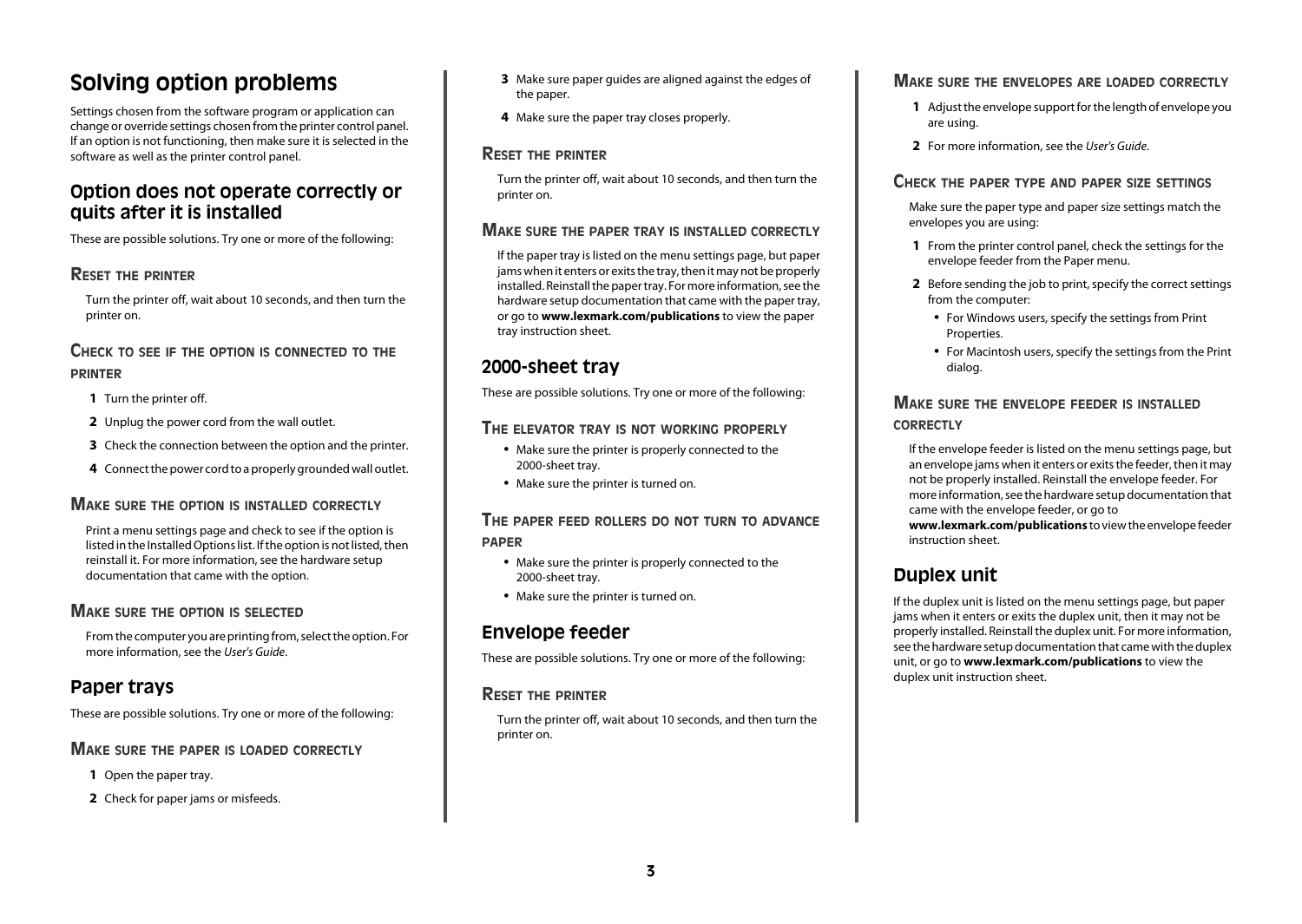# **5-bin mailbox**

If the 5-bin mailbox is listed on the menu settings page, but paper jams when it exits the printer and enters the mailbox, then it may not be properly installed. Reinstall the 5-bin mailbox. For more information, see the hardware setup documentation that came with the 5-bin mailbox, or go to

**[www.lexmark.com/publications](http://www.lexmark.com/publications)** to view the 5-bin mailbox instruction sheet.

# **Output options**

If the Output Expander, High Capacity Output Expander, or StapleSmart™ II Finisher is listed on the menu settings page, but paper jams when it exits the printer or enters the output option, then it may not be properly installed. Reinstall the option. For more information, see the hardware setup documentation that came with the option, or go to **[www.lexmark.com/publications](http://www.lexmark.com/publications)** to view the option instruction sheet.

# **Memory card**

Make sure the memory card is securely connected to the printer system board.

# **Flash memory card**

Make sure the flash memory card is securely connected to the printer system board.

# **Hard disk with adapter**

Make sure the hard disk is securely connected to the printer system board.

# **Internal Solutions Port**

If the LexmarkTM Internal Solutions Port (ISP) does not operate correctly, then these are possible solutions. Try one or more of the following:

### **CHECK THE ISP CONNECTIONS**

- **•** Make sure the ISP is securely attached to the printer system board.
- **•** Make sure the cable is securely connected to the correct connector.

### **CHECK THE CABLE**

Make sure you are using the correct cable and that it is securely connected.

#### **MAKE SURE THE NETWORK SOFTWARE IS CONFIGURED CORRECTLY**

For information about installing software for network printing, see the *Networking Guide* on the *Software and Documentation* CD

# **Solving paper feed problems**

# **Paper frequently jams**

These are possible solutions. Try one or more of the following:

#### **CHECK THE PAPER**

Use recommended paper and specialty media. For more information, see the chapter about paper and specialty media guidelines.

#### **MAKE SURE THERE IS NOT TOO MUCH PAPER IN THE PAPER TRAY**

Make sure the stack of paper you load does not exceed the maximum stack height indicated in the tray or on the multipurpose feeder.

#### **CHECK THE PAPER GUIDES**

Move the guides in the tray to the correct positions for the paper size loaded.

#### **THE PAPER MAY HAVE ABSORBED MOISTURE DUE TO HIGH HUMIDITY**

- **•** Load paper from a fresh package.
- **•** Store paper in its original wrapper until you use it.

## **Paper jam message remains after jam is cleared**

The paper path is not clear. Clear jammed paper from the entire paper path, and then press  $\sqrt{\phantom{a}}$ 

# **Page that jammed does not reprint after you clear the jam**

Jam Recovery is set to Off. Set Jam Recovery to Auto or On:

 $1$  Press  $\bullet$ .

- **2** Press the arrow buttons until **Settings** appears, and then press  $\sqrt{\ }$ .
- **3** Press the arrow buttons until **General Settings** appears, and then press  $\sqrt{2}$ .
- **4** Press the arrow buttons until **V** Print, Recovery appears, and then press  $\sqrt{\sqrt{2}}$ .
- **5** Press the arrow buttons until  $\sqrt{\text{Jam}$  Recovery appears, and then press  $\sqrt{\phantom{a}}$ .
- **6** Press the arrow buttons until **On** or **Auto** appears, and then press  $\sqrt{\ }$ .

# **Solving print quality problems**

# **Isolating print quality problems**

To help isolate print quality problems, print the print quality test pages:

- **1** Turn the printer off.
- **2** From the printer control panel, press and hold  $\sqrt{\ }$  and the right arrow button while turning the printer on.
- **3** Release both buttons when **Performing Self Test** appears.

The printer performs its power-on sequence, and then **Config Menu** appears.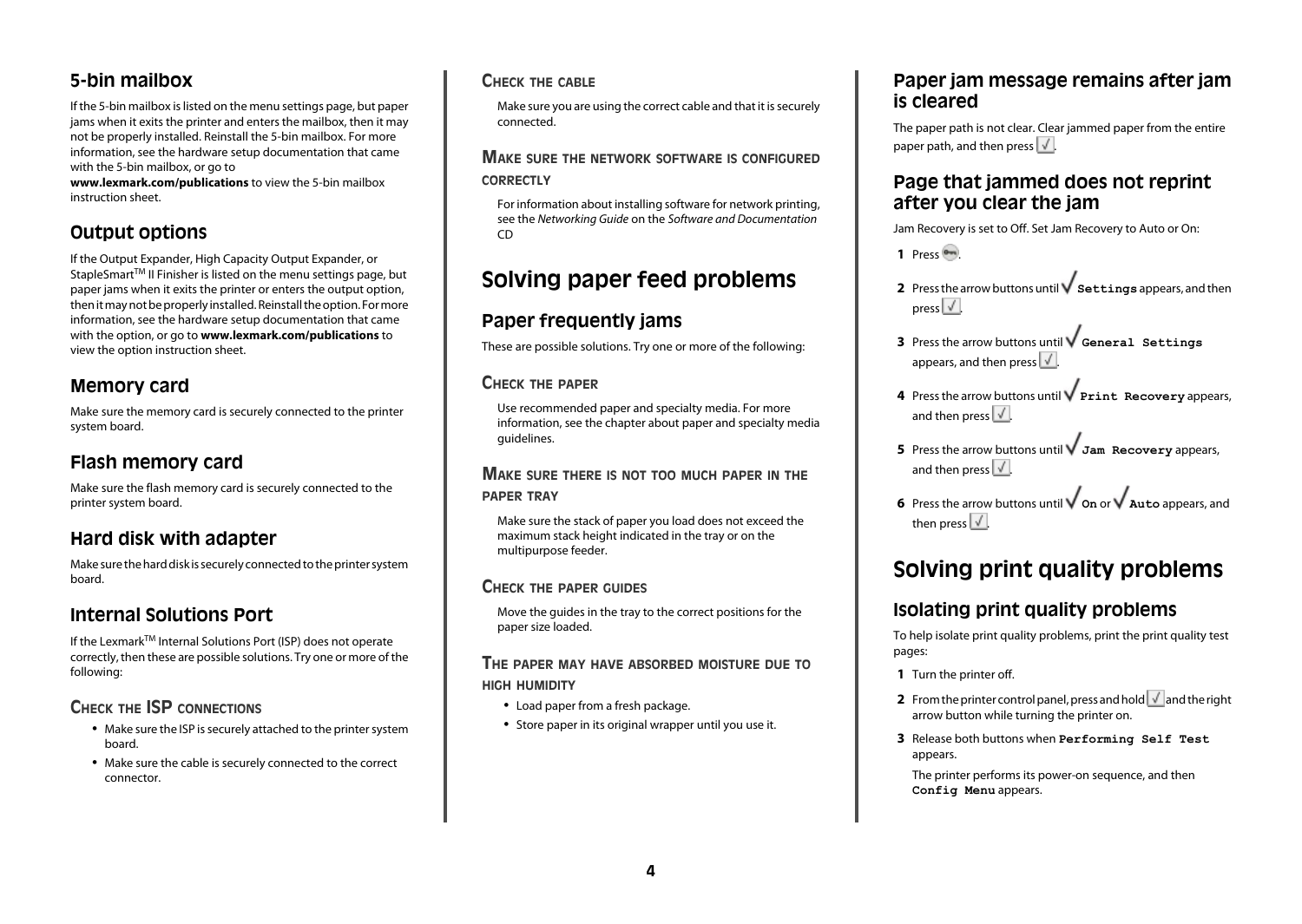**4** Press the down arrow button until **V** Prt Quality Pgs appears, and then press  $\sqrt{\phantom{a}}$ 

The pages are formatted, **Printing Quality Test Pages** appears, and then the pages print. The message remains on the printer control panel display until all the pages print.

**5** After the print quality test pages print, press the down arrow

button until **Exit Config Menu** appears, and then press  $\sqrt{\ }$ .

The information in the following topics may help you solve print quality problems. If these suggestions still do not correct the problem, then call for service. You may have a printer part that requires adjustment or replacement.

### **Blank pages**



These are possible solutions. Try one or more of the following:

#### **PACKING MATERIAL MAY BE ON THE PRINT CARTRIDGE**

Remove the print cartridge and make sure the packing material is properly removed. Reinstall the print cartridge.

#### **THE TONER MAY BE LOW**

When 88 Cartridge low appears, order a new print cartridge.

If the problem continues, the printer may need to be serviced. For more information, contact Customer Support.

# **Clipped images**

These are possible solutions. Try one or more of the following:

#### **CHECK THE GUIDES**

Move the width and length guides in the tray to the correct positions for the paper size loaded.

#### **CHECK THE PAPER SIZE SETTING**

Make sure the paper size setting matches the paper loaded in the tray:

- **1** From the printer control panel, check the Paper Size setting from the Paper menu.
- **2** Before sending the job to print, specify the correct size setting:
	- **•** For Windows users, specify the size from Print Properties.
	- **•** For Macintosh users, specify the size from the Page Setup dialog.

# **Ghost images**



#### **CHECK THE PAPER TYPE SETTING**

Make sure the paper type setting matches the paper loaded in the tray:

- **1** From the printer control panel, check the Paper Type setting from the Paper menu.
- **2** Before sending the job to print, specify the correct type setting:
- **•** For Windows users, specify the type from Print Properties.
- **•** For Macintosh users, specify the type from the Print dialog.

# **Gray background**



#### **CHECK THE TONER DARKNESS SETTING**

Select a lighter Toner Darkness setting:

- **•** From the printer control panel, change the setting from the Quality menu.
- **•** For Windows users, change the setting from Print Properties.
- **•** For Macintosh users, change the setting from the Print dialog.

## **Incorrect margins**



These are possible solutions. Try one or more of the following:

#### **CHECK THE PAPER GUIDES**

Move the guides in the tray to the correct positions for the paper size loaded.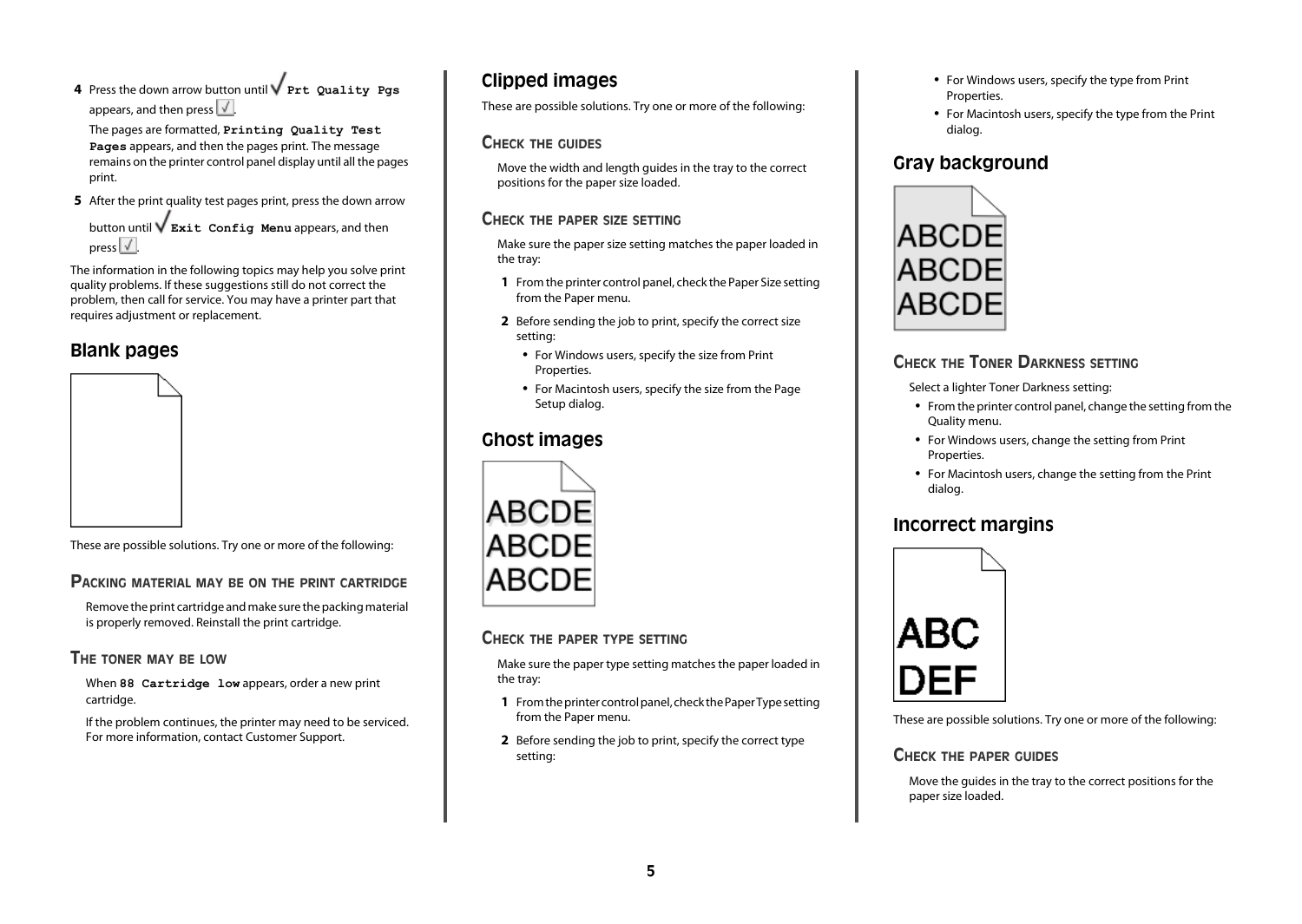#### **CHECK THE PAPER SIZE SETTING**

Make sure the paper size setting matches the paper loaded in the tray:

- **1** From the printer control panel, check the Paper Size setting from the Paper menu.
- **2** Before sending the job to print, specify the correct size setting:
	- **•** For Windows users, specify the size from Print Properties.
	- **•** For Macintosh users, specify the size from the Page Setup dialog.

# **Paper curl**

These are possible solutions. Try one or more of the following:

#### **CHECK THE PAPER TYPE SETTING**

Make sure the paper type setting matches the paper loaded in the tray:

- **1** From the printer control panel, check the Paper Type setting from the Paper menu.
- **2** Before sending the job to print, specify the correct type setting:
	- **•** For Windows users, specify the type from Print Properties.
	- **•** For Macintosh users, specify the type from the Print dialog.

#### **THE PAPER HAS ABSORBED MOISTURE DUE TO HIGH HUMIDITY**

- **•** Load paper from a fresh package.
- **•** Store paper in its original wrapper until you use it.

# **Print irregularities**



These are possible solutions. Try one or more of the following:

#### **THE PAPER MAY HAVE ABSORBED MOISTURE DUE TO HIGH HUMIDITY**

- **•** Load paper from a fresh package.
- **•** Store paper in its original wrapper until you use it.

#### **CHECK THE PAPER TYPE SETTING**

Make sure the paper type setting matches the paper loaded in the tray:

- **1** From the printer control panel, check the Paper Type setting from the Paper menu.
- **2** Before sending the job to print, specify the correct type setting:
	- **•** For Windows users, specify the type from Print Properties.
	- **•** For Macintosh users, specify the type from the Print dialog.

#### **CHECK THE PAPER**

Avoid textured paper with rough finishes.

#### **THE TONER MAY BE LOW**

When **88 Cartridge low** appears or when the print becomes faded, replace the print cartridge.

#### **THE FUSER MAY BE WORN OR DEFECTIVE**

Replace the fuser.

#### **Print is too dark**



These are possible solutions. Try one or more of the following:

#### **CHECK THE DARKNESS, BRIGHTNESS, AND CONTRAST SETTINGS**

The Toner Darkness setting is too dark, the Brightness setting is too dark, or the Contrast setting is too high.

- **•** From the printer control panel, change these settings from the Quality menu.
- **•** For Windows users, change these settings from Print Properties.
- **•** For Macintosh users, change these settings from the Print dialog and pop-up menus.

#### **THE PAPER HAS ABSORBED MOISTURE DUE TO HIGH HUMIDITY**

- **•** Load paper from a fresh package.
- **•** Store paper in its original wrapper until you use it.

#### **CHECK THE PAPER**

Avoid textured paper with rough finishes.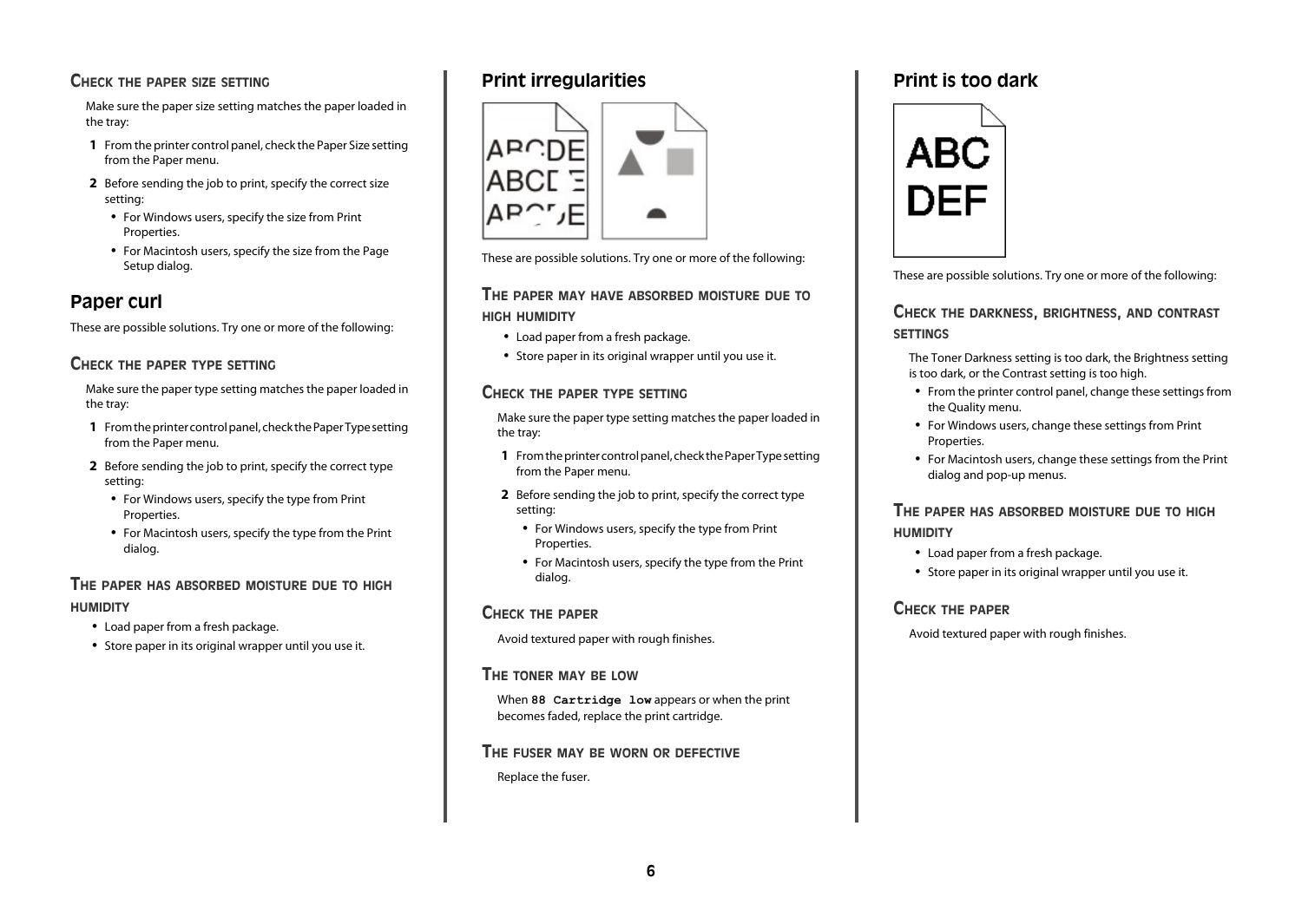#### **CHECK THE PAPER TYPE SETTING**

Make sure the paper type setting matches the paper loaded in the tray:

- **1** From the printer control panel, check the Paper Type setting from the Paper menu.
- **2** Before sending the job to print, specify the correct type setting:
	- **•** For Windows users, specify the type from Print Properties.
	- **•** For Macintosh users, specify the type from the Print dialog.

#### **THE PRINT CARTRIDGE MAY BE DEFECTIVE**

Replace the print cartridge.

# **Print is too light**



These are possible solutions. Try one or more of the following:

#### **CHECK THE DARKNESS, BRIGHTNESS, AND CONTRAST SETTINGS**

The Toner Darkness setting is too light, the Brightness setting is too light, or the Contrast setting is too low.

- **•** From the printer control panel, change these settings from the Quality menu.
- **•** For Windows users, change these settings from Print Properties.
- **•** For Macintosh users, change these settings from the Print dialog and pop-up menus.

#### **THE PAPER HAS ABSORBED MOISTURE DUE TO HIGH HUMIDITY**

- **•** Load paper from a fresh package.
- **•** Store paper in its original wrapper until you use it.

#### **CHECK THE PAPER**

Avoid textured paper with rough finishes.

#### **CHECK THE PAPER TYPE SETTING**

Make sure the paper type setting matches the paper loaded in the tray:

- **1** From the printer control panel, check the Paper Type setting from the Paper menu.
- **2** Before sending the job to print, specify the correct type setting:
	- **•** For Windows users, specify the type from Print Properties.
	- **•** For Macintosh users, specify the type from the Print dialog.

#### **THE TONER IS LOW**

When 88 Cartridge Low appears, order a new print cartridge.

#### **THE PRINT CARTRIDGE MAY BE DEFECTIVE**

Replace the print cartridge.

# **Repeating defects**



#### **REPEATING MARKS OCCUR EVENLY DOWN THE PAGE**

Replace the charge rolls if the defects occur every 28.3 mm  $(1.11 in.).$ 

Replace the transfer roller if the defects occur every 51.7 mm (2.04 in.).

Replace the print cartridge if the defects occur every:

- **•** 47.8 mm (1.88 in.)
- **•** 96.8 mm (3.81 in.)

#### Replace the fuser if the defects occur every:

- **•** 88.0 mm (3.46 in.)
- **•** 95.2 mm (3.75 in.)

# **Skewed print**

These are possible solutions. Try one or more of the following:

#### **CHECK THE PAPER GUIDES**

Move the guides in the tray to the correct positions for the paper size loaded.

#### **CHECK THE PAPER**

Make sure you are using paper that meets the printer specifications.

# **Solid black or white streaks**



These are possible solutions. Try one or more of the following:

#### **MAKE SURE THE FILL PATTERN IS CORRECT**

If the fill pattern is incorrect, then choose a different fill pattern from your software program or application.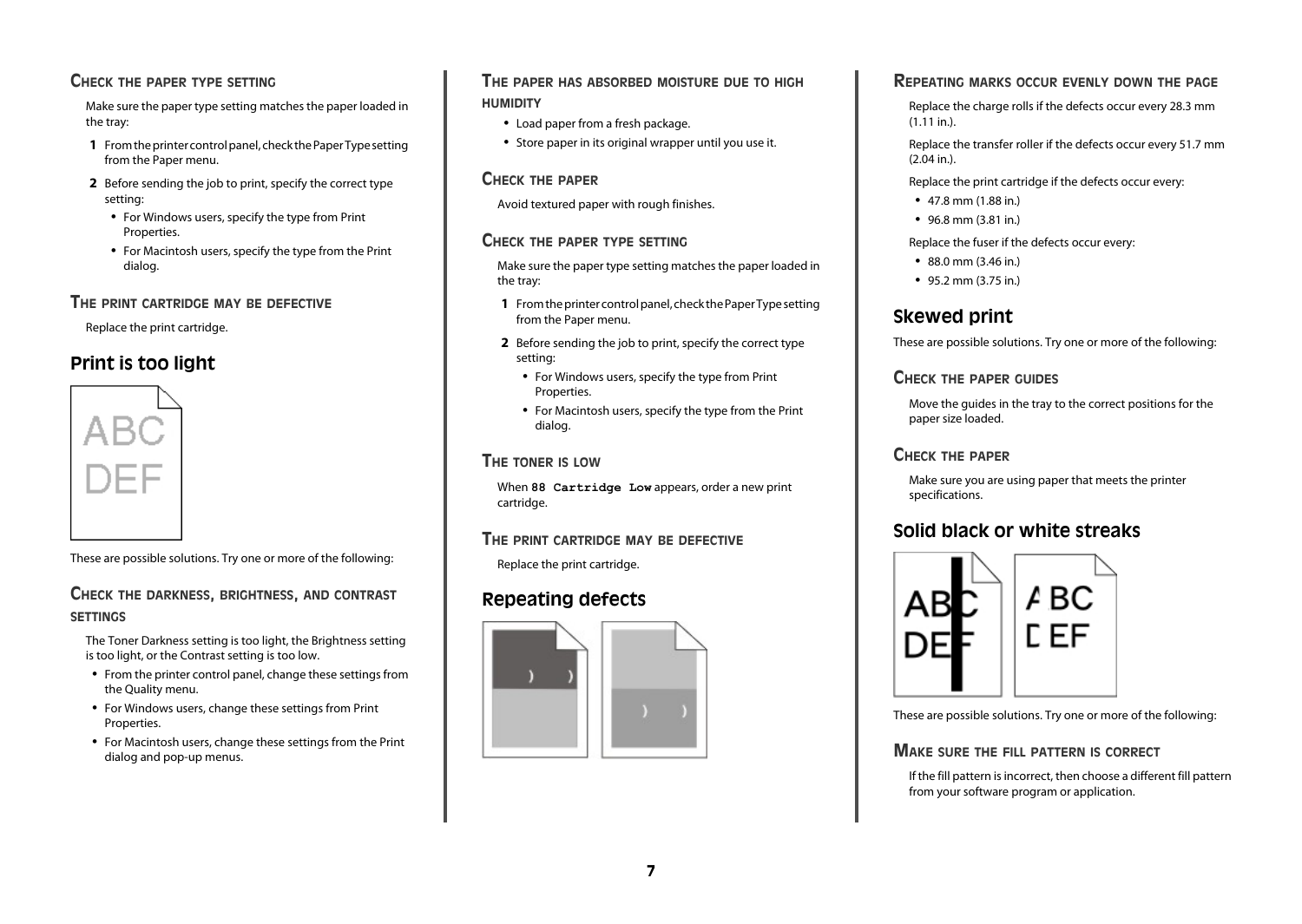#### **CHECK THE PAPER TYPE**

- **•** Try a different type of paper.
- **•** Use only transparencies recommended by the printer manufacturer.
- **•** Make sure the Paper Type and Paper Texture settings match the paper loaded in the tray or feeder.

#### **MAKE SURE THE TONER IS DISTRIBUTED EVENLY IN THE PRINT CARTRIDGE**

Remove the print cartridge and shake it from side to side to redistribute the toner, and then reinstall it.

#### **THE PRINT CARTRIDGE MAY BE DEFECTIVE OR LOW ON TONER**

Replace the used print cartridge with a new one.

# **Solid color pages**



These are possible solutions. Try one or more of the following:

#### **MAKE SURE THE PRINT CARTRIDGE IS PROPERLY INSTALLED**

Remove the print cartridge and shake it from side to side to redistribute the toner, and then reinstall it.

#### **THE PRINT CARTRIDGE MAY BE DEFECTIVE OR LOW ON TONER**

Replace the used print cartridge with a new one. If the problem continues, the printer may need to be serviced. For more information, contact Customer Support.

# **Streaked horizontal lines**



These are the possible solutions. Try one or more of the following:

#### **THE TONER IS SMEARED**

Select another tray or feeder to feed the paper for the job:

- **•** From the printer control panel, select the Default Source from the Paper Menu.
- **•** For Windows users, select the paper source from Print Properties.
- **•** For Macintosh users, select the paper source from the Print dialog and pop-up menus.

#### **THE PRINT CARTRIDGE MAY BE DEFECTIVE**

Replace the print cartridge.

#### **THE PAPER PATH MAY NOT BE CLEAR**

Check the paper path around the print cartridge.

**CAUTION—HOT SURFACE:** The inside of the printer  $\mathbb{L}$  might be hot. To reduce the risk of injury from a hot component, allow the surface to cool before touching.

Clear any paper you see.

#### **THERE IS TONER IN THE PAPER PATH**

Contact Customer Support.

# **Streaked vertical lines**



These are possible solutions. Try one or more of the following:

#### **THE TONER IS SMEARED**

Select another tray or feeder to feed paper for the job:

- **•** From the printer control panel, select the Default Source from the Paper Menu.
- **•** For Windows users, select the paper source from Print Properties.
- **•** For Macintosh users, select the paper source from the Print dialog and pop-up menus.

#### **THE PRINT CARTRIDGE IS DEFECTIVE**

Replace the print cartridge.

#### **THE PAPER PATH MAY NOT BE CLEAR**

Check the paper path around the print cartridge.

**CAUTION—HOT SURFACE:** The inside of the printer  $\frac{m}{2}$  might be hot. To reduce the risk of injury from a hot component, allow the surface to cool before touching.

Clear any paper you see.

#### **THERE IS TONER IN THE PAPER PATH**

Contact Customer Support.